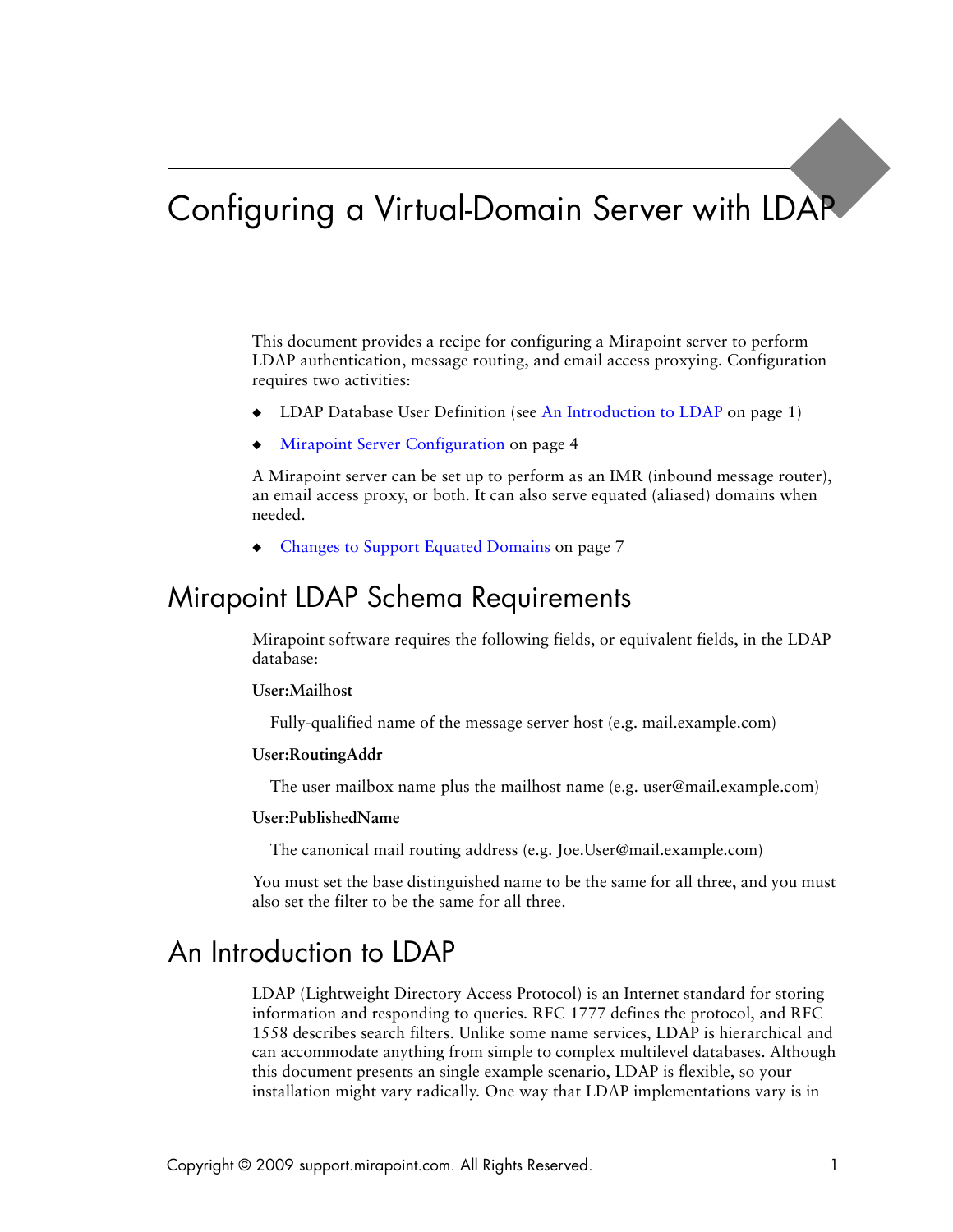the naming of hierarchies. Here are some examples of different LDAP database schemas:

| Network Domain Based         | dc=mirapoint, dc=com            |
|------------------------------|---------------------------------|
| Geographic Based             | 1=Barstow, st=California, dc=US |
| Organization Based           | ou=Engineering, o=MyCompany     |
| <b>Functional Categories</b> | ou=Marketing, o=WorldwideSales  |

LDAP entries, or objects, are uniquely named containers of user-definable attributes. While most LDAP implementations make it possible for you to strictly enforce, loosely enforce, or not even enforce which attributes can (or must) be assigned to an entry, it is considered good practice to assign an attribute-value pair to all directory objects. The example below shows one possible way to define an email user in the LDAP directory.



Figure 1 Getting User Information from LDAP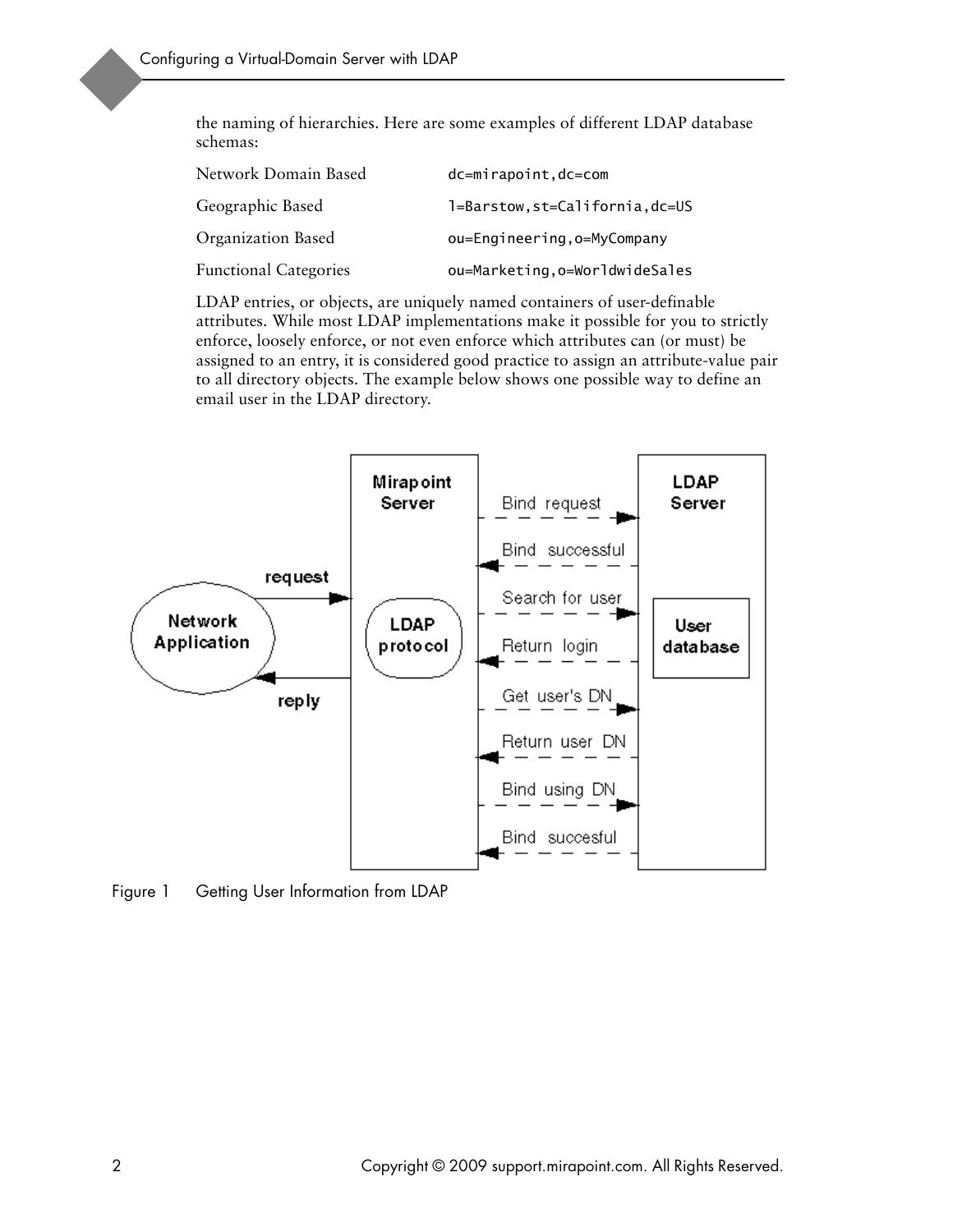# Example LDAP User Definition

The LDAP service must be running on your local network. Each non-local messaging user would have a database record containing at least the following information, shown here in LDIF (LDAP data interchange format) representing the LDAP schema:

 dn: uid=USERNAME,dc=DOMAINPART,dc=DOMAINPART,dc=DOMAINPART uid: USERNAME cn: COMMONNAME mail: USERNAME@DOMAIN userpassword: PASSWORD mailhost: MAILSTORE-FQDN maildrop: USERNAME@MAILSTORE-FQDN objectclass: inetorgPerson

In the sample LDIF entry above, italicized words indicate variables that you provide. The last line does not change.

Mirapoint software does not require any particular LDAP schema, but uses the four fields starting with mail. The first line specifies the distinguished name (DN), an unambiguous location for the entry in the directory hierarchy. The first part of the DN is a leaf-object, unique in its branch of the directory information tree (DIT). The remaining portions of the DN are the names of non-leaf nodes leading to the directory root (similar to a filesystem).

This example uses the network-domain-based namespace. However an LDAPaware Mirapoint server does not enforce any particular DIT structure or orientation. Many LDAP schemas follow a different syntax: instead of dc=, they use c= for country, o= for organization, and ou= for organizational unit.

- USERNAME is the user's login name used for authentication
- DOMAINPART is the domain split into period-separated components
- COMMONNAME is the user's first and last name, or other moniker
- **DOMAIN** is the (possibly masquerade) domain from which e-mail originates
- PASSWORD is the user's password (plain text or encrypted, see below)
- ◆ MAILSTORE-FQDN is the fully qualified domain name of the mail store server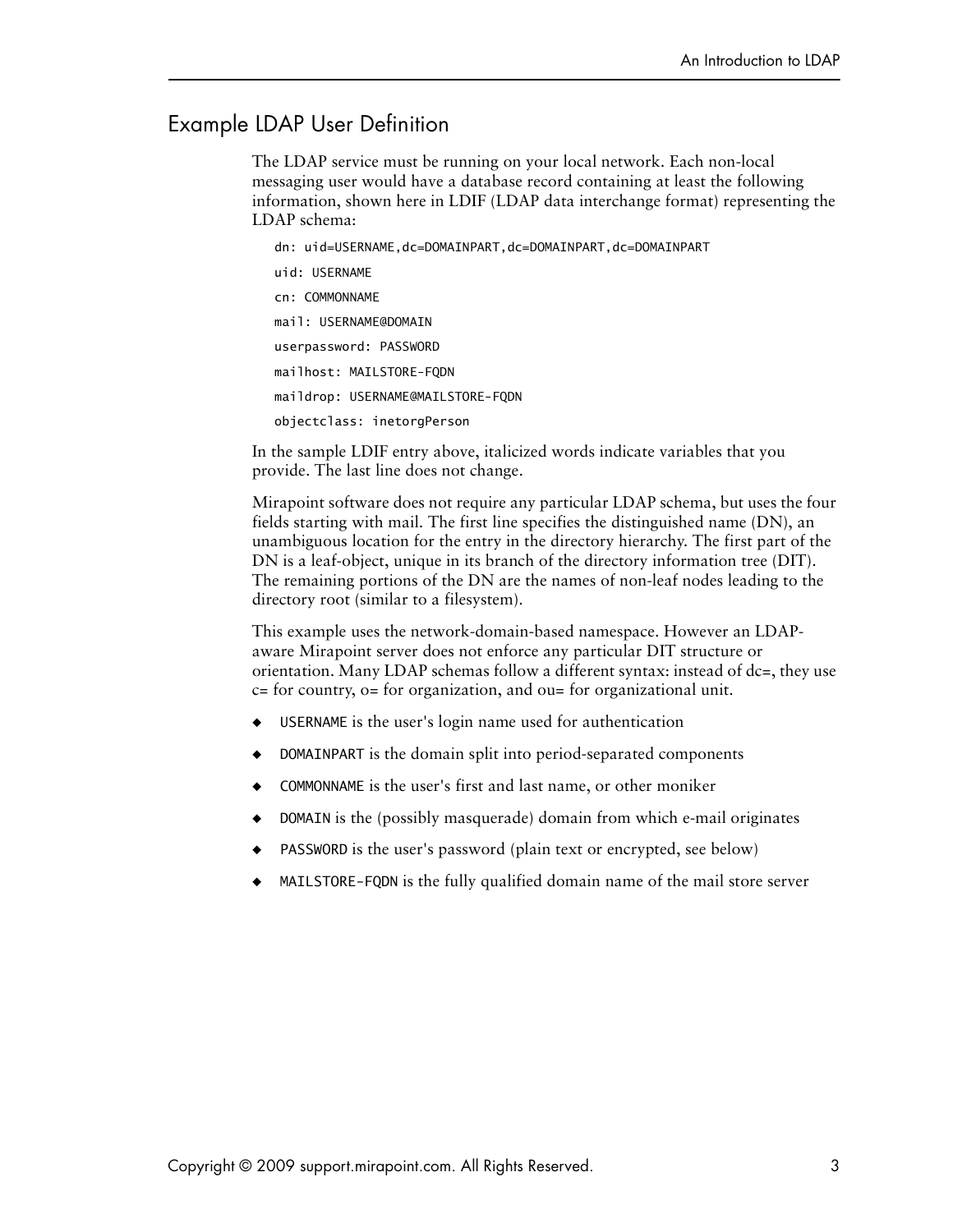Suppose Joe User chooses the email address juser@example.com, sets his password to verysecret, and has his inbox located on mas1.example.com. The LDIF entry for Joe should look like this:

 dn: uid=juser,dc=example,dc=com uid: juser cn: Joe User mail: juser@example.com userpassword: verysecret mailhost: mas1.example.com maildrop: juser@mas1.example.com objectclass: inetorgPerson

LDAP authentication is done with a Bind to the specified DN (dn: distinguished name), using the given userpassword as password. The CN (cn: common name) shows the user's full name, and mailhost indicates where the inbox is stored. The maildrop line is for future expansion, in case you want to rewrite mailboxes to a different name.

### Password Encryption

It is possible to avoid using a plain text password by specifying an encryption technique inside braces. For example, this line specifies a UNIX-style crypt(3) encrypted password. Most UNIX-based LDAP servers are capable of this.

userpassword: {crypt}1Abhjfjry8jf.

Your LDAP server must support the given encryption technique.

# <span id="page-3-0"></span>Mirapoint Server Configuration

The Mirapoint server must be running system software version 1.6 or higher. After installing the Mirapoint hardware, you enter its IP address, netmask, default router, DNS servers, administration password, hostname, and domain name, as described in the *Hardware Installation and Maintenance* and *System Software Setup and Administration* manuals (see the Mirapoint Technical Library on the Mirapoint Support Website).

Once you have entered a valid TCP/IP configuration, you can telnet to the Mirapoint server and log in as Administrator. After giving the administration password, you may enter the following commands (order is unimportant). These commands continue the Joe User example above, using an LDAP server called ldap.example.com and a time server called ntp.example.com. As per the LDAP section above, the Mirapoint server is named mas1. The POP service enabling commands, shown in blue, are optional.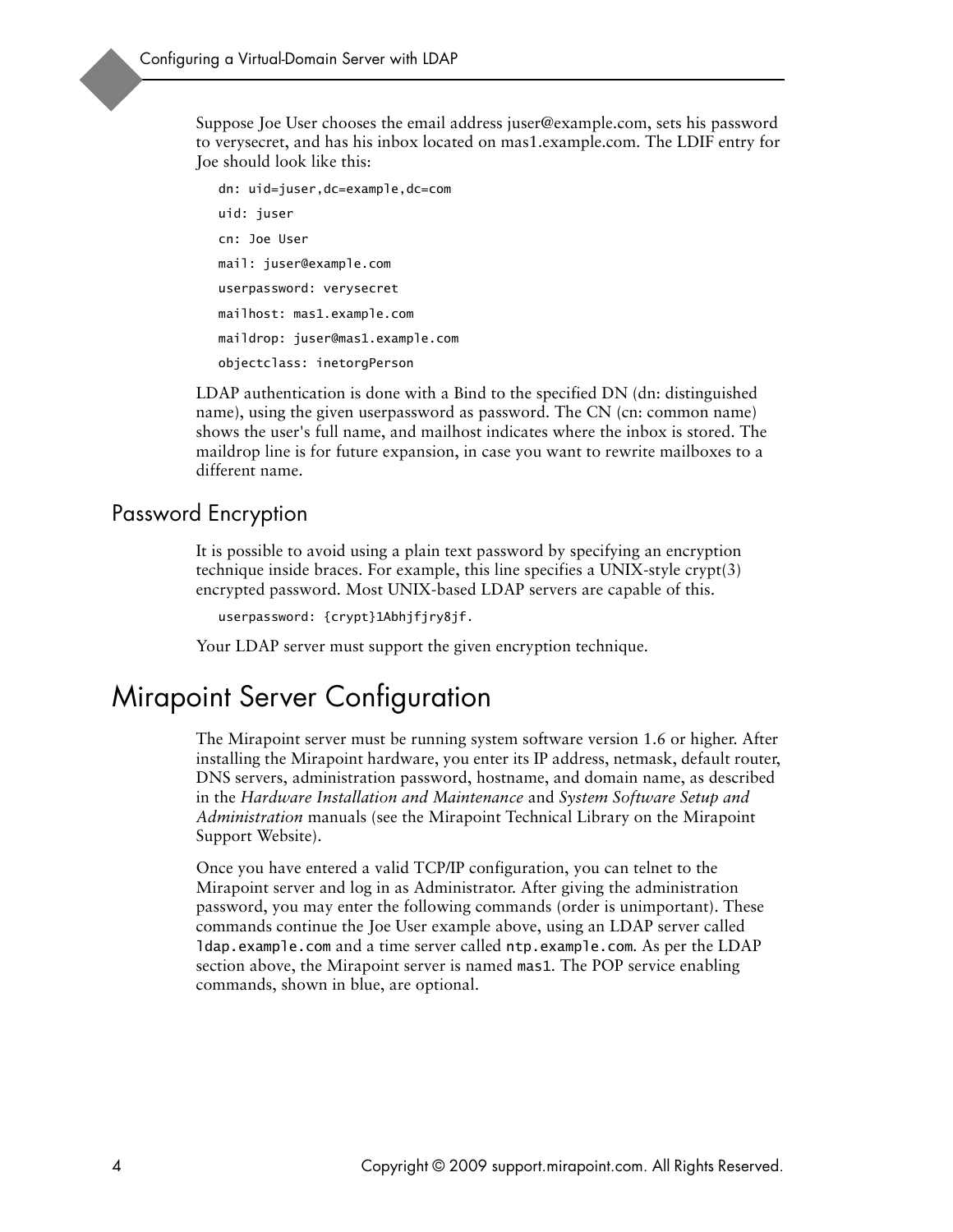```
 ldap add ldap.example.com:389
 ldap add ldap2.example.com:389
 smtp set masq example.com
 smtp set ldaprouting on
 maildom add example.com
 maildom add virtualdomain.net
 ntp add ntp.example.com
 relay add example.com
 service enable smtp
 service enable imap
 service enable pop
 ldap setquery user:mailhost "$(dcmap)" "mail=$(login)" mailhost ""
 ldap setquery user:RoutingAddr "$(dcmap)" "mail=$(login)" maildrop ""
 ldap setquery user:PublishedName "$(dcmap)" "mail=$(login)" mail ""
 auth set default plaintext:ldap
 imap set mode ldapproxy
 pop set mode ldapproxy
 service start smtp
 service start imap
 service start pop
```
The ldap add command appends the given LDAP server to the Mirapoint system's list of LDAP servers. LDAP services are assigned port 389 by convention. For reliability, it is best to deploy multiple LDAP servers.

The smtp set masq command provides the masquerade (alias) that SMTP services insert into the return address of outgoing messages.

The smtp set ldaprouting command enables message routing using an external LDAP database of mail addresses and aliases.

The maildom add command causes SMTP services to attempt local delivery for the given mail domain. Your DNS server must contain an MX record for this mail domain. If setting up the Mirapoint server an a message router, add an MX record and run maildom add for each subdomain and virtual domain.

The ntp add command specifies a time server to help the Mirapoint system regulate its clock, using NTP (network time protocol).

The relay add command gives an IP network or domain name from which it is acceptable to relay email.

The service enable commands turn on (but do not start, until reboot) particular services.

Three ldap setquery commands define methods for retrieving important user information from the LDAP directory. Each command requires four arguments. The first argument contains the LDAP attribute name as it is known to the Mirapoint system. The second argument specifies the search base, or location in the directory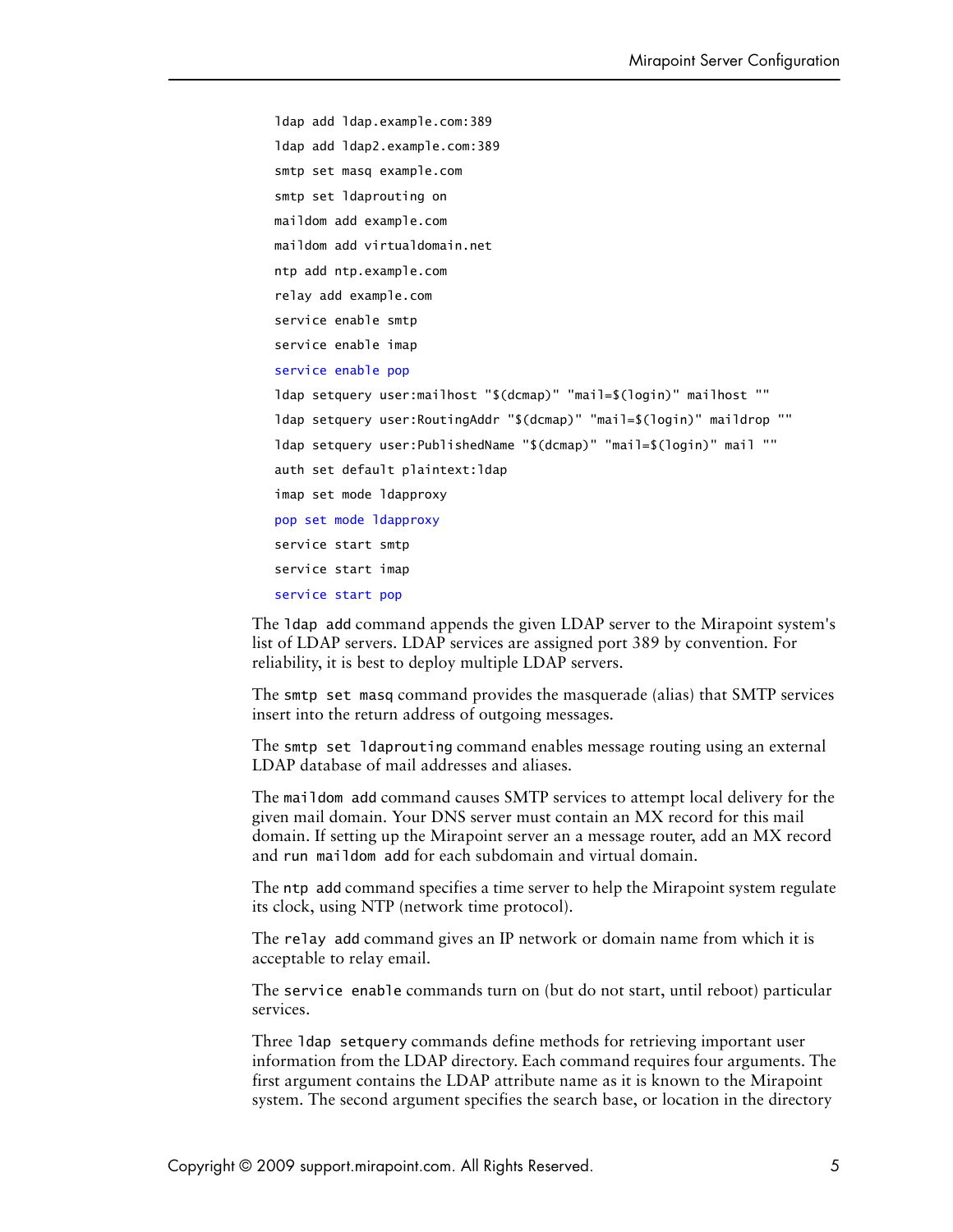information tree (DIT) from which all searches are initiated. The third argument contains an attribute/value assertion called a search filter, which is passed to the LDAP server with the search request. The fourth argument is the the name of the attribute to be returned (by the server) with the search results. Null strings at endof-line indicate type, currently ignored. For more information, enter help about LDAP in the Mirapoint command-line interface.

The auth set default command configures the Mirapoint system to perform an LDAP Simple Bind operation using a plain text (unencrypted) password "userpassword" as the bind credentials. An alternate per-user authentication method may be specified.

The imap set mode Idapproxy command causes the IMAP service to act as an email proxy, rather than providing access to mailboxes on the local host.

To avoid rebooting the system, initiate services with service start commands.

#### Email Access Proxy

A Mirapoint server server can function as just an e-mail access proxy, providing distributed IMAP or POP mailboxes but not SMTP services. Here is the minimum set of commands to configure a virtual-domain proxy:

```
 ldap add ldap.example.com:389
 service enable imap
 ldap setquery user:mailhost "$(dcmap)" "mail=$(login)" mailhost ""
 ldap setquery user:RoutingAddr "$(dcmap)" "mail=$(login)" maildrop ""
 ldap setquery user:PublishedName "$(dcmap)" "mail=$(login)" mail ""
 auth set default plaintext:ldap
 imap set mode ldapproxy
 service start imap
```
#### Inbound Message Router

A Mirapoint server can function as just an IMR (inbound message router), providing SMTP services but not IMAP or POP mail distribution. Here is the minimum set of commands to configure a virtual-domain IMR:

```
 ldap add ldap.example.com:389
 smtp set masq example.com
 smtp set ldaprouting on
 maildom add example.com
 maildom add virtualdomain.net
 relay add example.com
 service enable smtp
 ldap setquery user:mailhost "$(dcmap)" "mail=$(login)" mailhost ""
 ldap setquery user:RoutingAddr "$(dcmap)" "mail=$(login)" maildrop ""
 ldap setquery user:PublishedName "$(dcmap)" "mail=$(login)" mail ""
 service start smtp
```